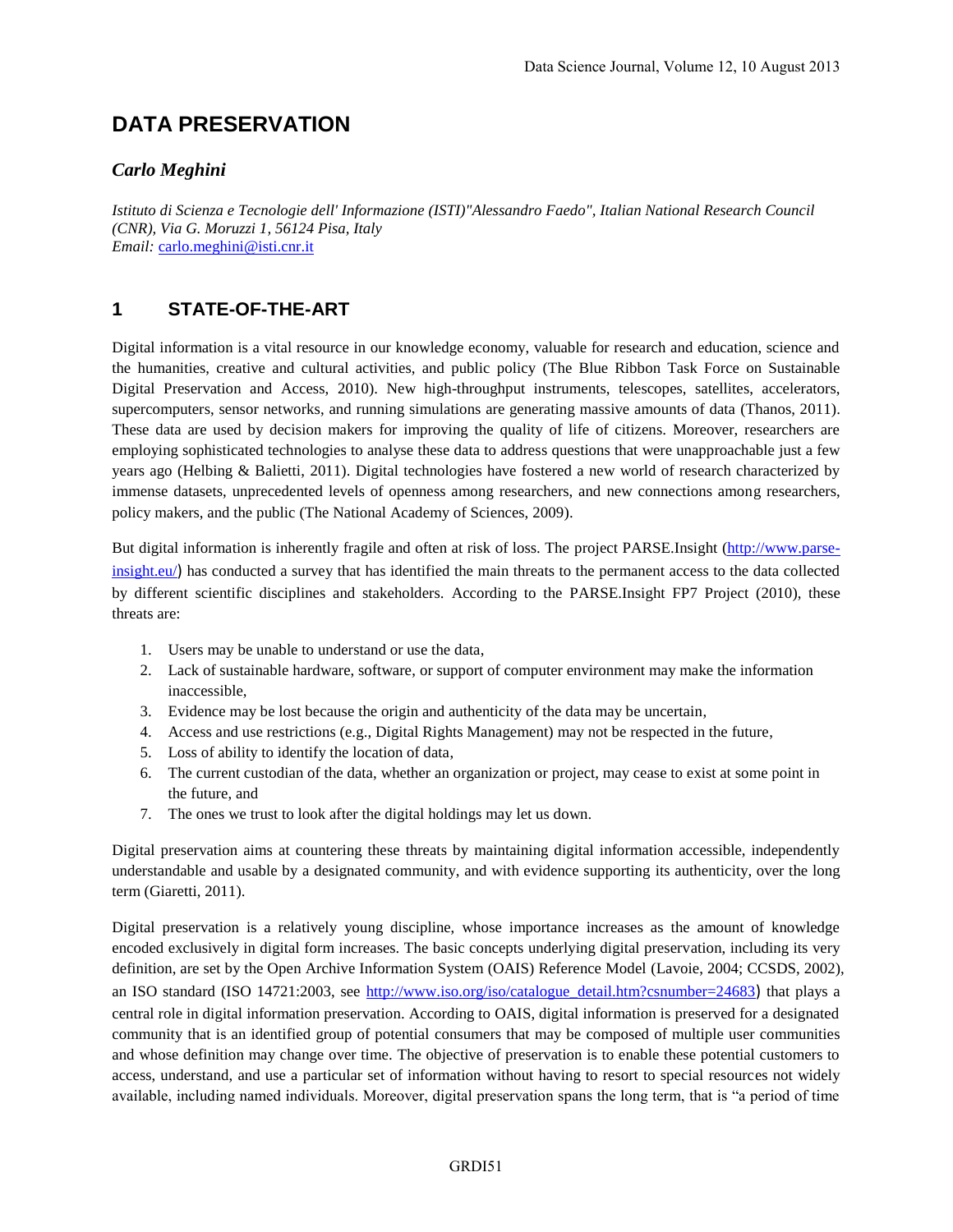long enough for there to be concern about the impacts of changing technologies, including support for new media and data formats, and of a changing Designated Community" (Giaretti, 2011), on the information being preserved. This period extends into the indefinite future.

Digital preservation requires the collection, management, and use of metadata about the object to be preserved. The central problem is which metadata. There is already a substantial body of literature on the subject (e.g., Gladney, 2007; Deegan & Tanner, 2006; Brown, 2006; Borghoff, Rodig, Scheffczy, & Schmitz, 2003) addressing the preservation of various types of objects. To date, the OAIS Reference Model remains the most general conceptual framework for digital preservation: it defines the goals of preservation, the functions that are required for realizing it, and the types of metadata that are necessary for achieving digital preservation independently of the object type or context of application. In essence according to OAIS, preservation requires metadata concerning the understandability of objects and their origins, context, and restrictions (Giaretti, 2011). The metadata required for understandability are termed in OAIS as *Representation Information.* Representation Information is defined as "the information that maps a Data Object into more meaningful concepts" and is further decomposed into:

- *Structure* Information, essentially the encoding format of the Data Object, and
- *Semantic* Information, understood as any description that captures enough semantics of the Data Object.

The metadata required for origins, context, and restrictions are termed in OAIS as *Preservation Description Information* and are further decomposed into:

- *Reference* Information, dealing with identification of the Data Object,
- *Provenance* Information, dealing with the history of the Data Object,
- *Context* Information, dealing with the relationships of the Data Object with its environment,
- *Fixity* Information, dealing with the mechanisms for ensuring that the Data Object has not been altered, and
- *Access Right* Information, dealing with the access restrictions of the Data Object.

Beyond these definitions, the fact remains that understandability is a particularly difficult notion to capture; it is hard to define in general, and moreover, it is a relative concept: what is understandable for one person may not be so for a different person. OAIS overcomes these difficulties by referring Representation Information to a designated community. This solves the problem of relativity (or at least confines it into a well-defined scope) and also allows the qualification of the understandability with respect to a specific language and body of knowledge: the language spoken by the designated community and the body of knowledge encoded in that language possessed by the designated community.

Once an object is stored on a safe memory device and endowed with the necessary metadata, its accessibility and understandability are ensured until something changes in the technological architecture that makes the object accessible and in the linguistic and epistemological architecture that makes the object understandable. Naturally, the passage of time brings change in both of these architectures: some hardware or software component may become obsolete, making the technological architecture no longer effective; the language or the knowledge of the designated community may change, changing or destroying the meaning of the metadata associated with the object. Actions must be taken in order to preserve accessibility and understandability over time. These actions constitute preservation.

In the United States, in the year 2000, the Library of Congress was charged to create the National Digital Information Infrastructure and Preservation Program (NDIIPP) to develop a strategy to meet the challenge of digital preservation. A network of institutions committed to preserving the nation's digital heritage is now poised to carry forth this strategy. The Library of Congress (2011) summarizes the program's accomplishments to date and outlines its next steps.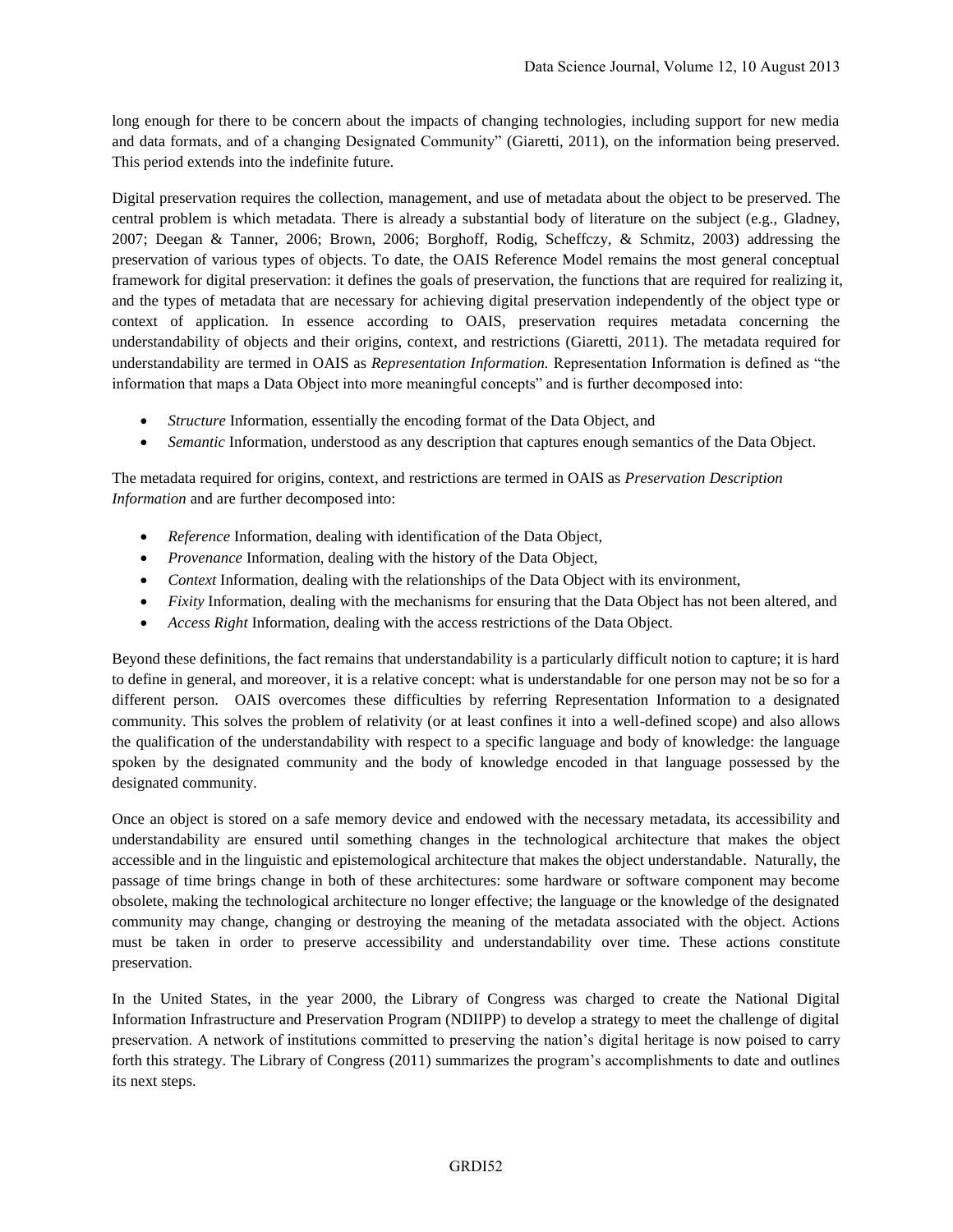In Europe, research and development in digital preservation has been identified as an important topic by the European Commission starting from the  $5<sup>th</sup>$  Framework Programme, launched in 1998. To date, the Commission has funded 18 projects covering several aspects of digital preservation. Expenditure had grown from  $\epsilon$ 0.9m in the 5<sup>th</sup> Framework Programme to more than  $668m$  to date in the 7<sup>th</sup> Framework Programme, which is currently active (Billenness, 2011). Thanks greatly to this investment, progress has been made in the development of tools and methodologies that address preservation of digital assets for certain communities. These communities are, however, fragmented and not well connected and have not yet engaged widely beyond public memory institutions and research bodies. The base skills in digital preservation are also expanding, but there is not yet a corpus of Best Practice to refer to.

### **2 TEN-YEAR VISION**

As we move away from the research world and from the few pioneer memory institutions, we observe a lack of awareness of the importance of digital preservation. As Billenness (2011) puts it, neither society in general nor large areas of business with a probable duty of long-term care for data are yet inspired by preservation. On the one hand, society seems to be unaware of the fragility of digital information. On the other hand, industrial partners who produce digital material are aware of the fragility of their products, but the long-term nature of digital preservation is incompatible with current economic modelling in which investment requires short-term returns. Digital Preservation is therefore seen as a problem to be addressed 'someday' but not as a high priority (Billenness, 2011).

This situation is going to change. The pervasiveness of technology in the life of citizens and in the operation of administrations is going to raise awareness of importance of digital preservation, along with the many initiatives that are being undertaken by national governments and the European Commission. The increase in demand will stimulate the creation of industrial-scale preservation services, leading in turn to the development of a new profession in digital preservation with well-defined roles and its own qualifications and training.

A fundamental responsibility will be the choice of what to preserve. The continuing and high rate of growth in volumes of data suggests that this year a total of 1,800 Exabytes will be produced, with an annual growth rate of 60%. The rate of growth in storage technology, at 25% per annum, is being outstripped by the rate of growth in data at 60% per annum. It is therefore not an option to preserve everything (Gantz et al., 2008). In order to offer the best possible support to the decision makers in selecting the data to be preserved, two fundamental breakthroughs are needed:

- 1. Economic models that enable cost-benefit analysis of digital preservation, highlighting the real value of information and the costs of its loss. There are at present no general, well-founded models to this end, just pioneers addressing the problems in their own specific fields with *ad hoc* methods.
- 2. Technology for assessing the level of fragility of digital information and the technical actions required for its preservation, to be used as a basis for cost estimations required by the economic models.

The effective implementation of preservation strategies will face the problem of sustainability. In order to reduce the costs of preservation, *sharing* at all levels will be required. In this respect, infrastructures may, and indeed should, play a crucial role in sharing.

Service infrastructures can support sharing the functionalities required for preservation by offering these functionalities as core services made available to their users similar to the services for the analysis, the transformation, or the exchange of data. Extraction of preservation metadata from digital objects, migration of objects from obsolete formats, and the emulation of applications running on obsolete hardware and software architectures are simple examples of the services for preservation that can be shared through an infrastructure.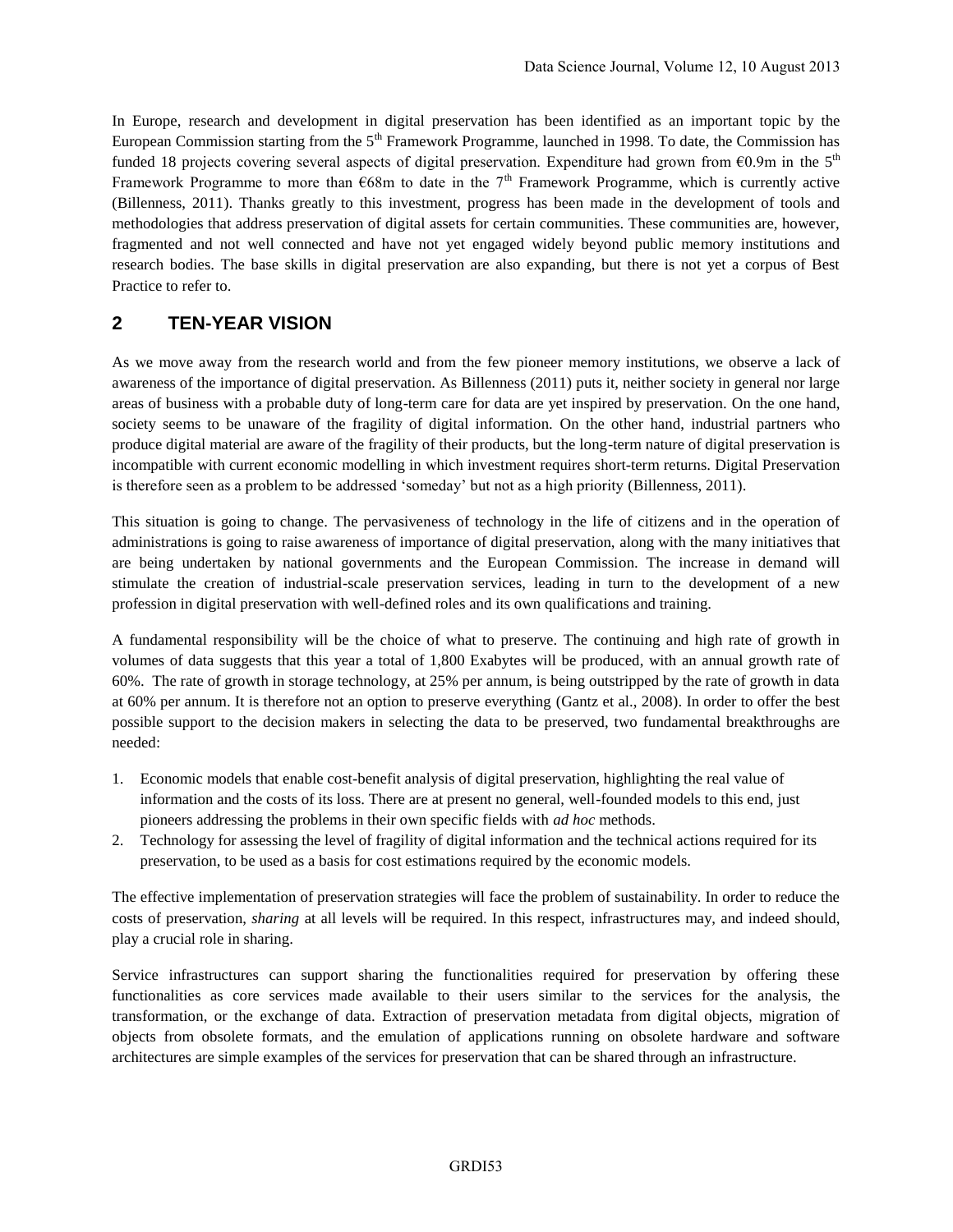Knowledge infrastructures can support sharing the knowledge required for preservation. The sharing may involve: (a) sharing ontologies (typically used for Semantic Representation Information) thereby reducing the cost of creating the Representation Information while avoiding the semantic interoperability problem that typically arises when accessing objects preserved by different archives and (b) sharing single records of Representation or Preservation Description Information (for instance, science data captured by the same device type will have the same provenance information, or documents issued under the same licensing scheme will have the same access right information).

Specific communities will create and manage their own infrastructures, as is already happening in several areas of science and society. The Web, on the other hand, will continue to offer a generic infrastructure, with web services as core middleware. In particular, the semantic web may play a crucial role in the sharing of knowledge by supporting the universal access to ontologies formalized in Resource Description Framework (RDF) Schema (Manola & Miller, 2004) or in the Ontology Web Language (McGuinness & van Harmelen, 2004; W3C OWL Working Group, 2009) and to records formalized as RDF graphs. Moreover, the Linked Open Data (Heath & Bizer, 2011) initiative may be very promising for access to both.

# **3 CURRENT CHALLENGES**

- To raise awareness of the fragility of digital information.
- To devise effective criteria and associated tools for the selection of the digital assets to be preserved.
- To reduce the cost of preservation for all types of digital assets. Reducing the cost of storing materials, developing sustainable sources of energy to power preservation systems, and engineering ways to lower the cost of preserving, curating, and providing access.
- To expand and better integrate communities of interest.
- To have a deeper engagement between the engineering disciplines within computer science and the social science disciplines, which have driven the early research into digital preservation.
- To develop well-expressed business models to support investment in digital preservation.
- To consider newer format of digital objects for example the outputs from social networks, in which it is as important to preserve the process as the objects themselves.
- To move from the preservation of data to the preservation of knowledge.
- To demonstrate the authenticity of data stored in preservation systems.

# **4 RESEARCH DIRECTIONS PROPOSED**

At the object level, we envisage the following directions:

- 1. Extend the object **life cycle** to include the long-term, as defined by digital preservation. The extension should lead to an object model that can accommodate all information relevant for preservation. This information may be generated at different stages of the object's life-time, namely:
	- a. *before* the object is created, the design and architectural decisions that have led to the object should be recorded as they form the technological architecture that keeps the object alive and must therefore be preserved.
	- b. *during* the object's existence, it is important to record the operations that change the object because they constitute the provenance of the object, and provenance is required for preservation.
	- c. *after* the object exits its usage context, it enters preservation and should therefore be endowed with the additional preservation metadata, such as Representation and Preservation Description Information.
- 2. Consider the preservation of **Complex Objects**. Complex objects in this context means web sites, interactive games, and complex data such as aeronautics. The preservation of a complex object of this kind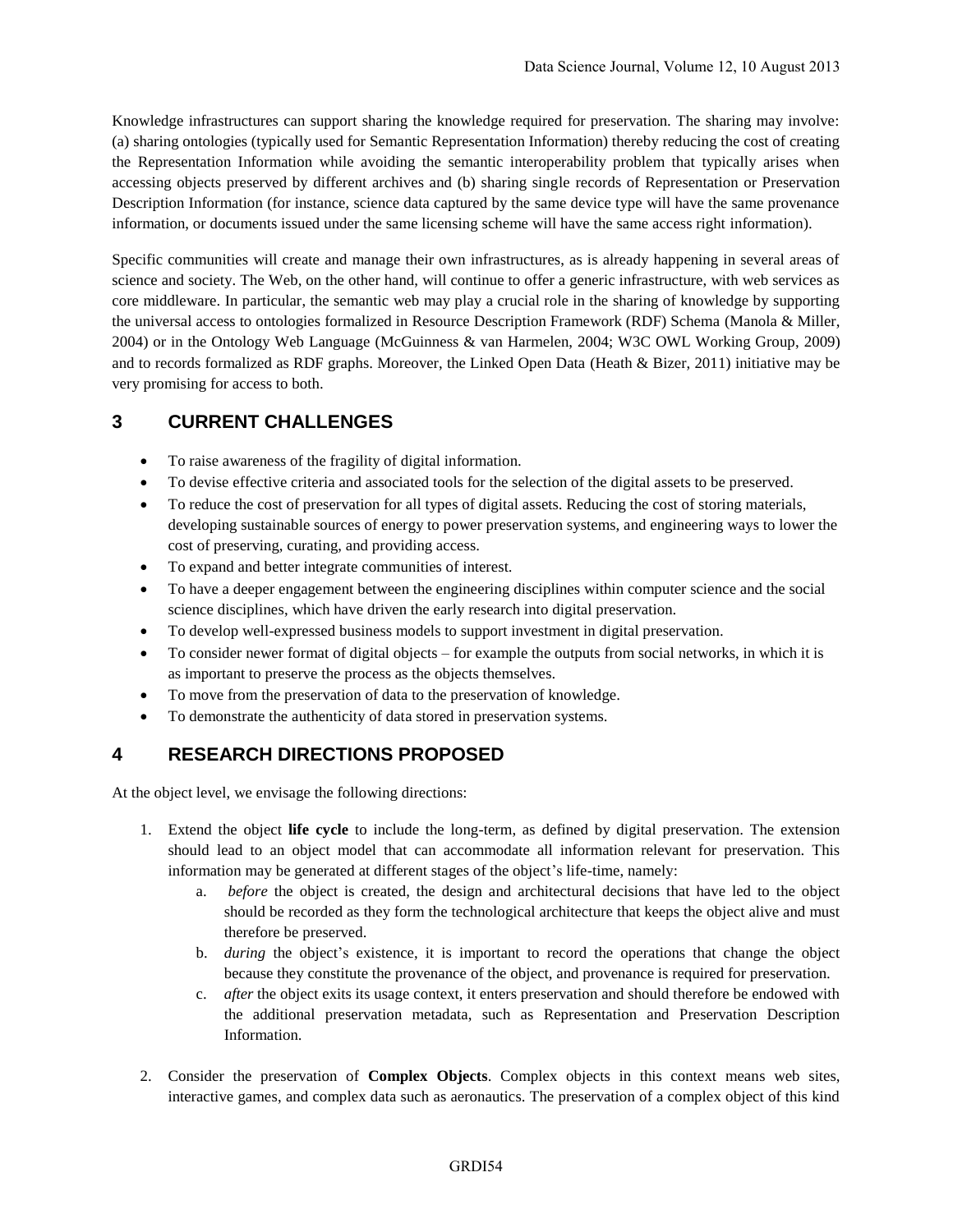requires several techniques to be jointly employed to keep the object accessible, understandable, and usable in the long-term. Many of these techniques have been developed and tested on simple objects. Their applicability to complex objects is still an open problem, and substantial work is needed to reach a mature technology. Moreover, open standards must be created to facilitate interoperability and the creation of a market.

3. Consider **autonomic** computing as a paradigm for digital preservation. The growing size and complexity of digital objects suggests a new need for mechanisms able to automatically adapt to new, unexpected scenarios. A possible solution could be to enable digital objects to manage themselves without direct human intervention. In a self-managing autonomic system, the human operator takes on a new role: he does not control the system directly. Instead, he defines general policies and rules that serve as an input for the self-management process. The idea consists in having an autonomic object that senses the operating environment and takes action to change the environment or its own configuration with a minimum effort. This approach leads to objects that are self-preserving. The idea is clearly far-fetched; however, its pursuit is expected to lead to new ways of looking at the problem of digital preservation and possibly to new approaches.

At the knowledge level, we envisage the following directions:

- 1. Consider the **preservation of knowledge**. Preserving the technological architecture that makes an object accessible is a relatively well-understood problem even though we do not yet have a mature technology for it. However, the preservation of the language and epistemological architecture that makes the object understandable is still an open problem. This architecture consists of the vocabularies that are used in the preservation metadata; these vocabularies list the terms used in metadata and fix their meaning. Now, vocabularies are in continuous evolution: the vocabulary of science, for instance, evolves as a result of discoveries that reveal new aspects of known concepts or that bring up new concepts; likewise, the vocabulary of technology evolves as a reflection of the evolution of the products of technology. An undesired effect of the evolution of vocabularies is that preservation metadata may change their meaning if they use some term whose meaning has changed, or they may become incomprehensible if they use some term that is no longer in use. How to avoid this? In other words, how to preserve the original meaning of the preservation metadata across the change in the language in terms of which the metadata were expressed and in the knowledge base of the designated community on top of which these metadata rely? At present, the problem is solved by manually evolving preservation metadata, but this is not sustainable on the long term. Research is required in order to devise techniques that would allow evolving metadata in at least a semi-automatic way.
- 2. Consider the **automatic extraction** of preservation metadata. The general observation here is that often the information required for the preservation of an object is available from some digital source, be it the signal (text, image, video, or audio) carrying the content of the digital object or be it external, such as Wikipedia (for semantic information), system logs (for provenance information), configuration files (for context information), and others. The extraction of preservation metadata from these sources is therefore possible and also paramount for the sustainability of preservation. A wide range of techniques needs to be employed, depending on the type of the source and the type of sought information, ranging from machine learning, to data mining, to information discovery. The overall goal is to maximise automated extraction, giving rise to challenges over scalability, quality, process efficiency, and interoperability. These become increasingly difficult at higher levels of semantic extraction.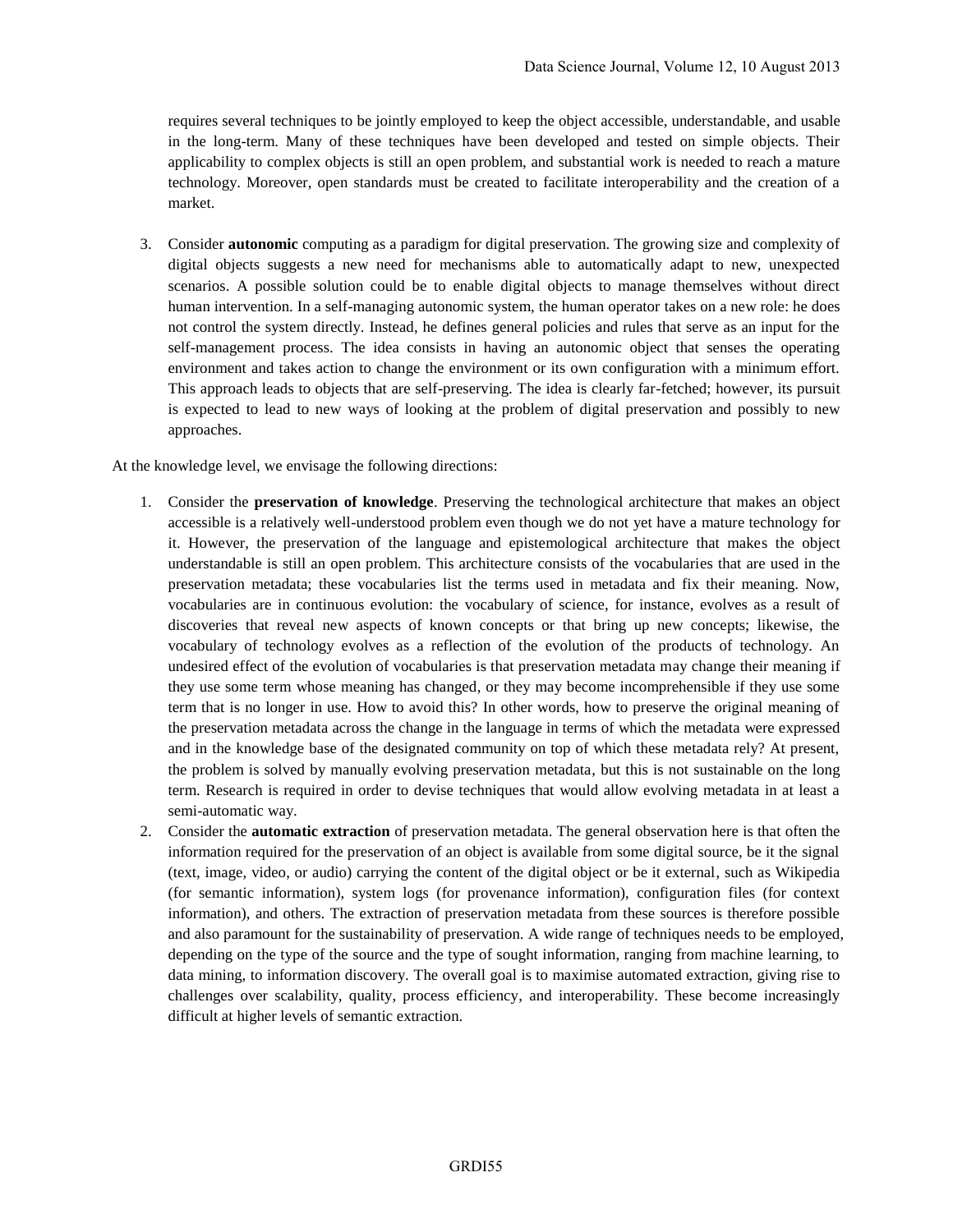# **5 RECOMMENDATIONS**

Make preservation sustainable by supporting the sharing of services and knowledge required for preservation. As remarked earlier, infrastructures, including the web, play a central role for the effective achievement of this recommendation.

Derive economic models for assessing the value of digital assets and inform the process of selecting the digital assets that need to be preserved.

Preservation should be seamlessly integrated into the life cycle of digital objects. The life cycle of digital objects should be expanded to include the early stages of life, namely object design and configuration, in order to obtain the technological architecture making the object accessible. The changes made to the object during the period of use should be recorded in order to derive the provenance and authenticity information of the object.

Automatic techniques should be devised for obtaining preservation metadata automatically or semi-automatically from the objects themselves (analysis of multimedia content) or from external sources.

Automatic or semi-automatic evolution of metadata should be actively researched in order to increase the level of automation and reduce the costs of preservation.

### **6 REFERENCES**

Billenness, C. (2011) Report on the Proceedings of the Workshop "The Future of the Past" – The future of Digital Preservation Research Programmes, organised by The Information Society and Media Directorate General of the European Commission. Luxemburg.

Borghoff, U.M., Rodig, P., Scheffczy, J., & Schmitz, L. (2003) *Long- Term Preservation of Digital Documents*. Springer Verlag.

Brown, A. (2006) *Archiving Websites*. Facet Publishing.

CCSDS (Consultative Committee for Space Data Systems) (2002) Reference Model for an Open Archival Information System (OAIS). Consultative Committee for Space Data Systems Blue Book 650.0-B-1. Retrieved from the World Wide Web, June 27, 2013: <http://public.ccsds.org/publications/archive/650x0b1.PDF>

Deegan, M. & Tanner, S. (2006) *Digital Preservation*. Facet Publishing.

Gantz, J. et al. (2008) *The Diverse and Exploding Digital Universe*. IDC White Paper. Retrieved from the World Wide Web, June 27, 2013:<http://www.emc.com/collateral/analyst-reports/diverse-exploding-digital-universe.pdf>

Giaretta, D.L. (2011) *Advanced Digital Preservation*. Springer Verlag.

Gladney, H.M. (2007) *Preserving Digital Information*. Springer Verlag.

Heath, T. & Bizer, C. (2011) Linked Data: Evolving the Web into a Global Data Space (1st edition). *Synthesis Lectures on the Semantic Web: Theory and Technology* 1:1, 1-136. Morgan & Claypool.

Helbing, D. & Balietti, S. (2011) From Social Data Mining to Forecasting Socio-Economic Crises. White Paper of the EU Support Action Visioneer. Retrieved from the World Wide Web, June 27, 2013: <http://arxiv.org/abs/1012.0178>

Lavoie, B. (2004) The Open Archival Information System Reference Model: Introductory Guide. DPC Technology Watch Series Report 04-01.